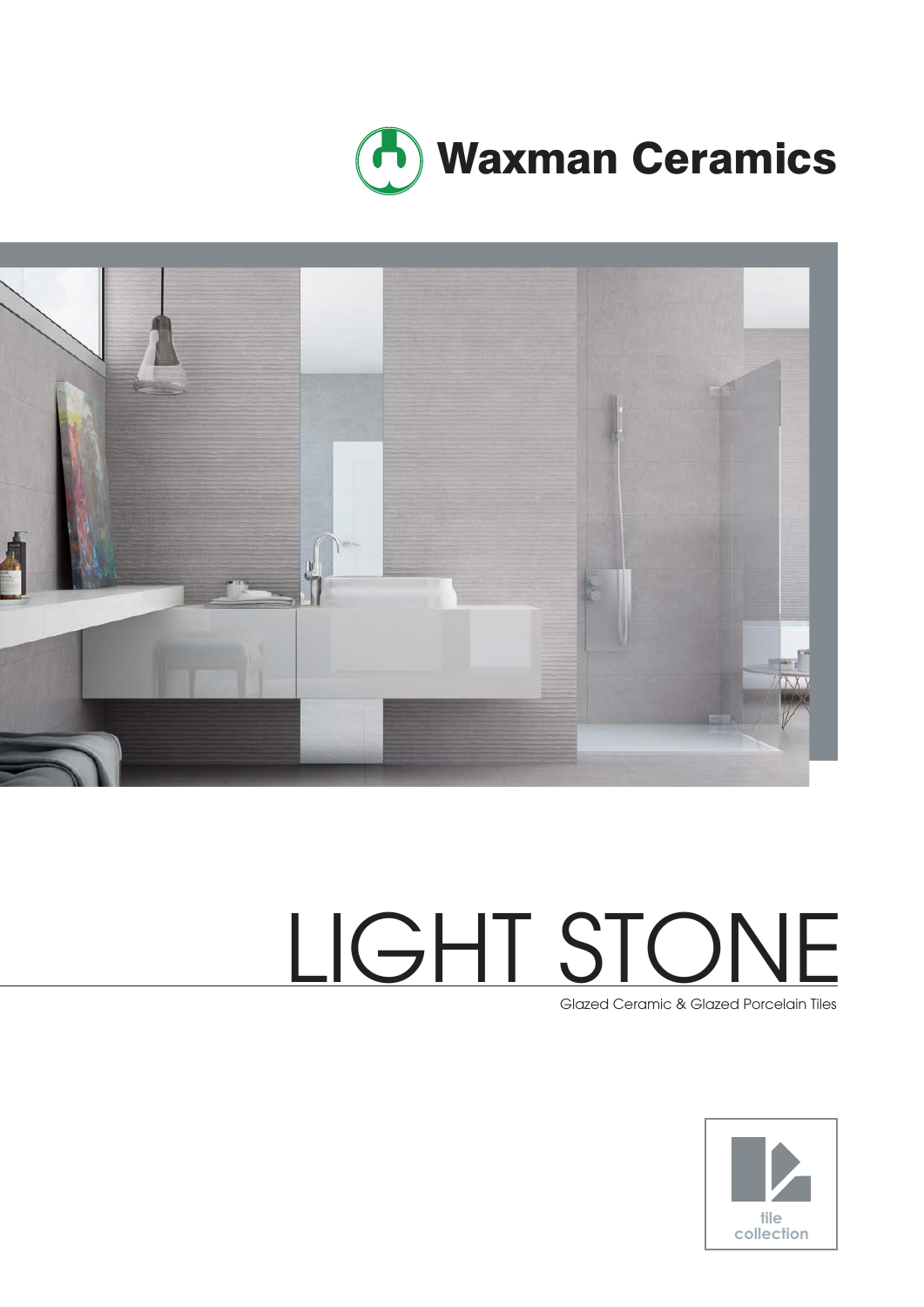### Light Stone

## COlours



**White 29.5x90cm Rectified**





**Grey 29.5x90cm Rectified**



**Taupe 29.5x90cm Rectified**



**Beige 29.5x90cm Rectified**



**Score Grey 29.5x90cm Rectified**



**Score Taupe 29.5x90cm Rectified**



**Score Beige 29.5x90cm Rectified**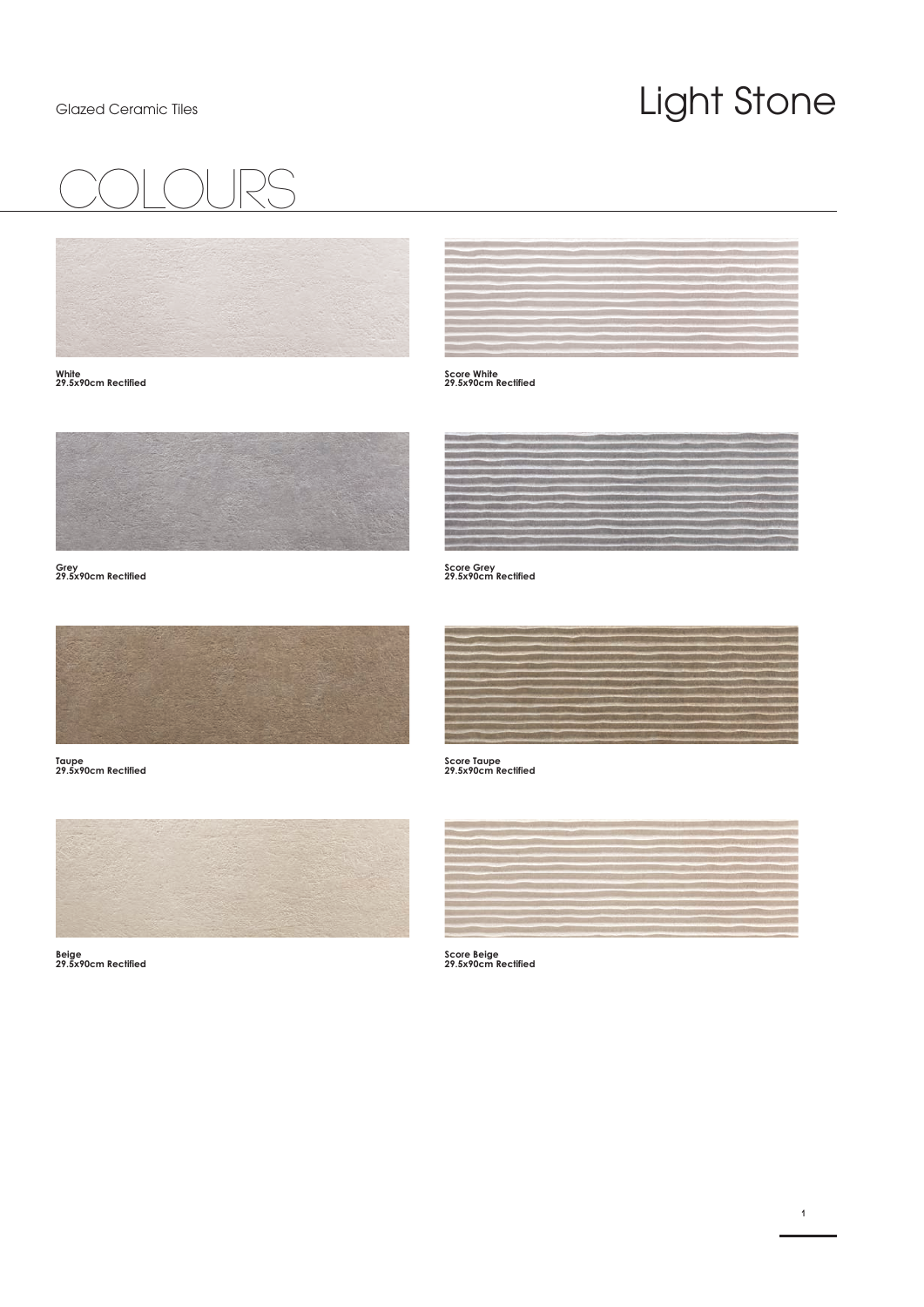### Light Stone





**Taupe 60x60cm Rectified**

**Beige 60x60cm Rectified 4 A 4 A**

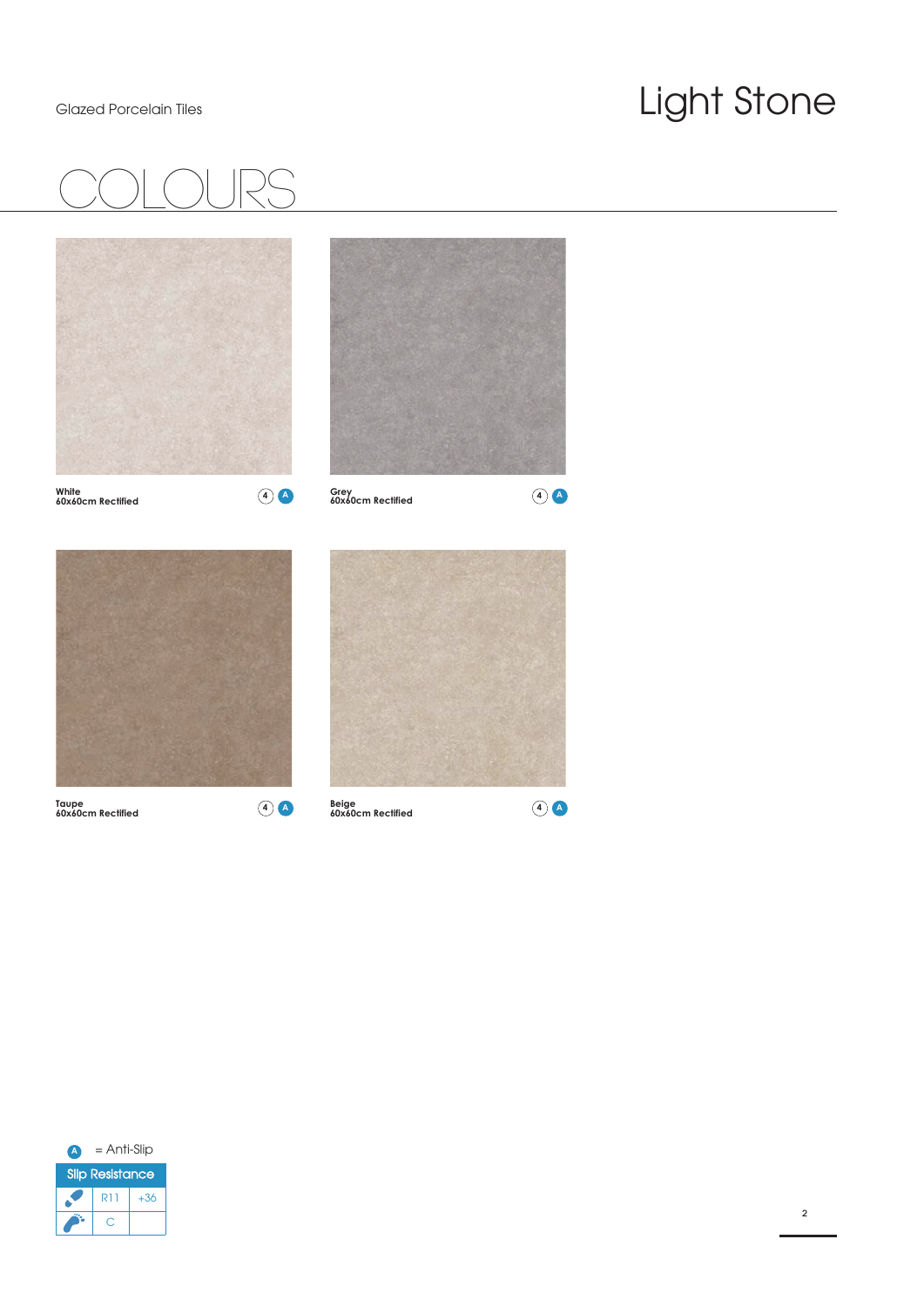

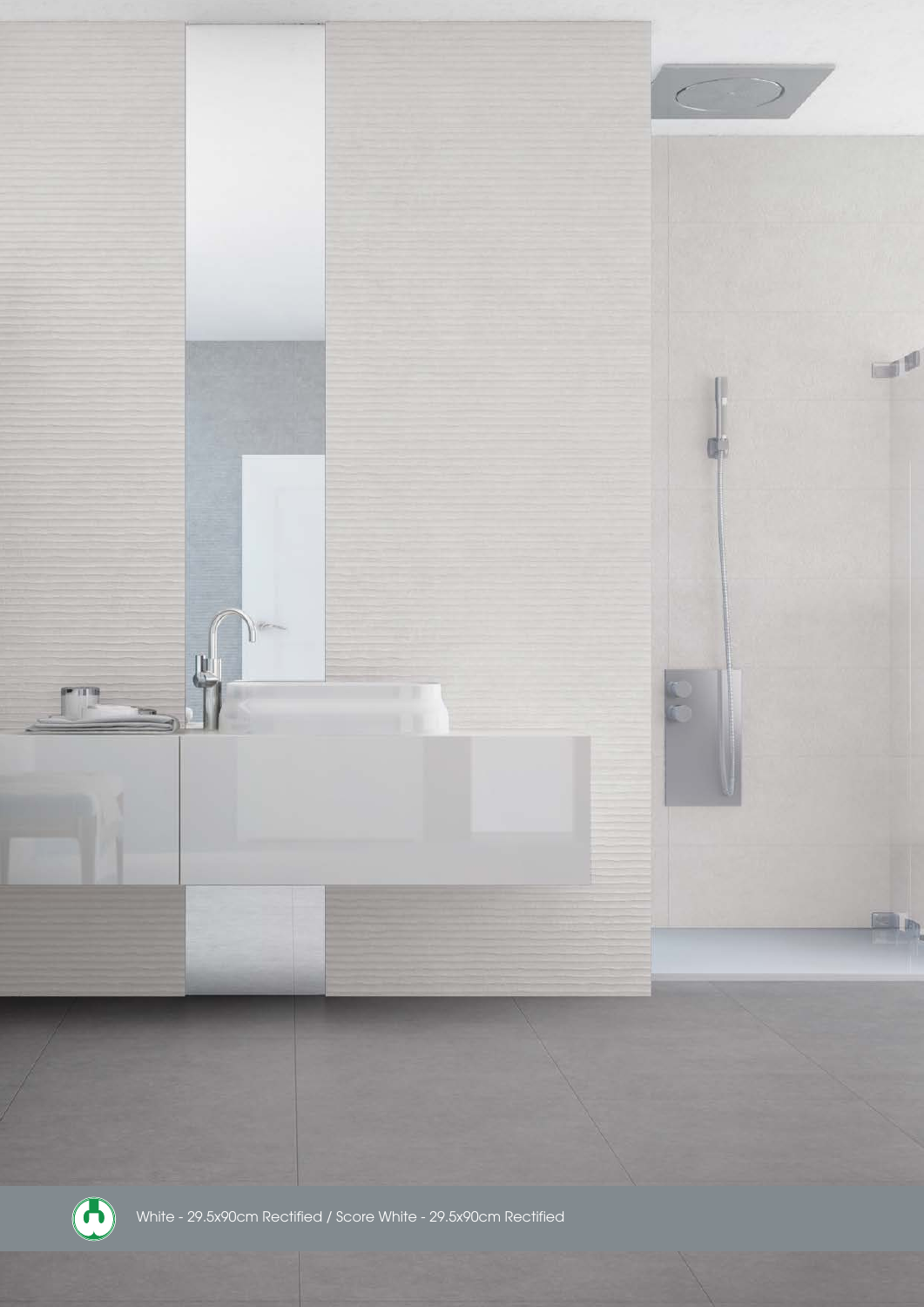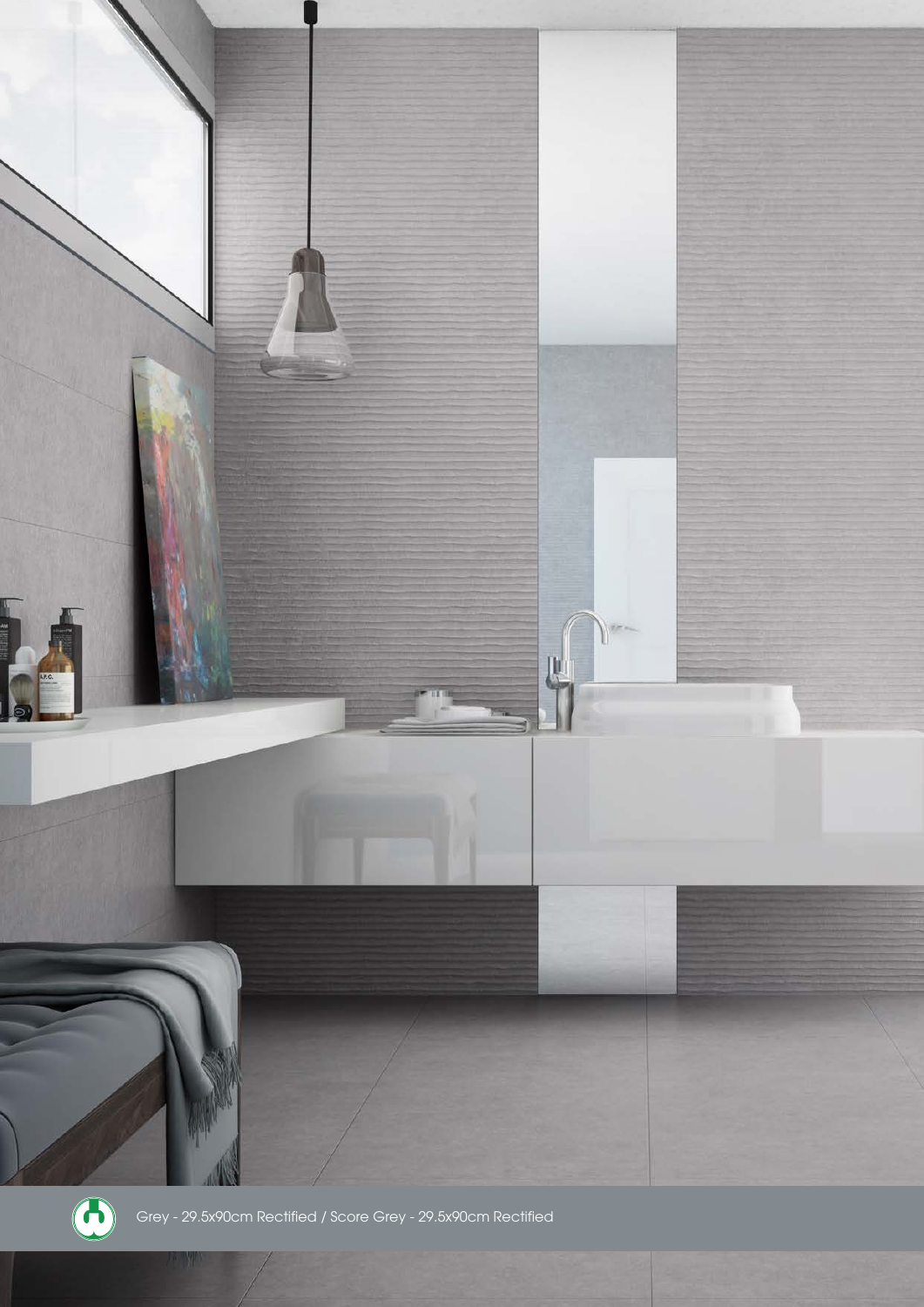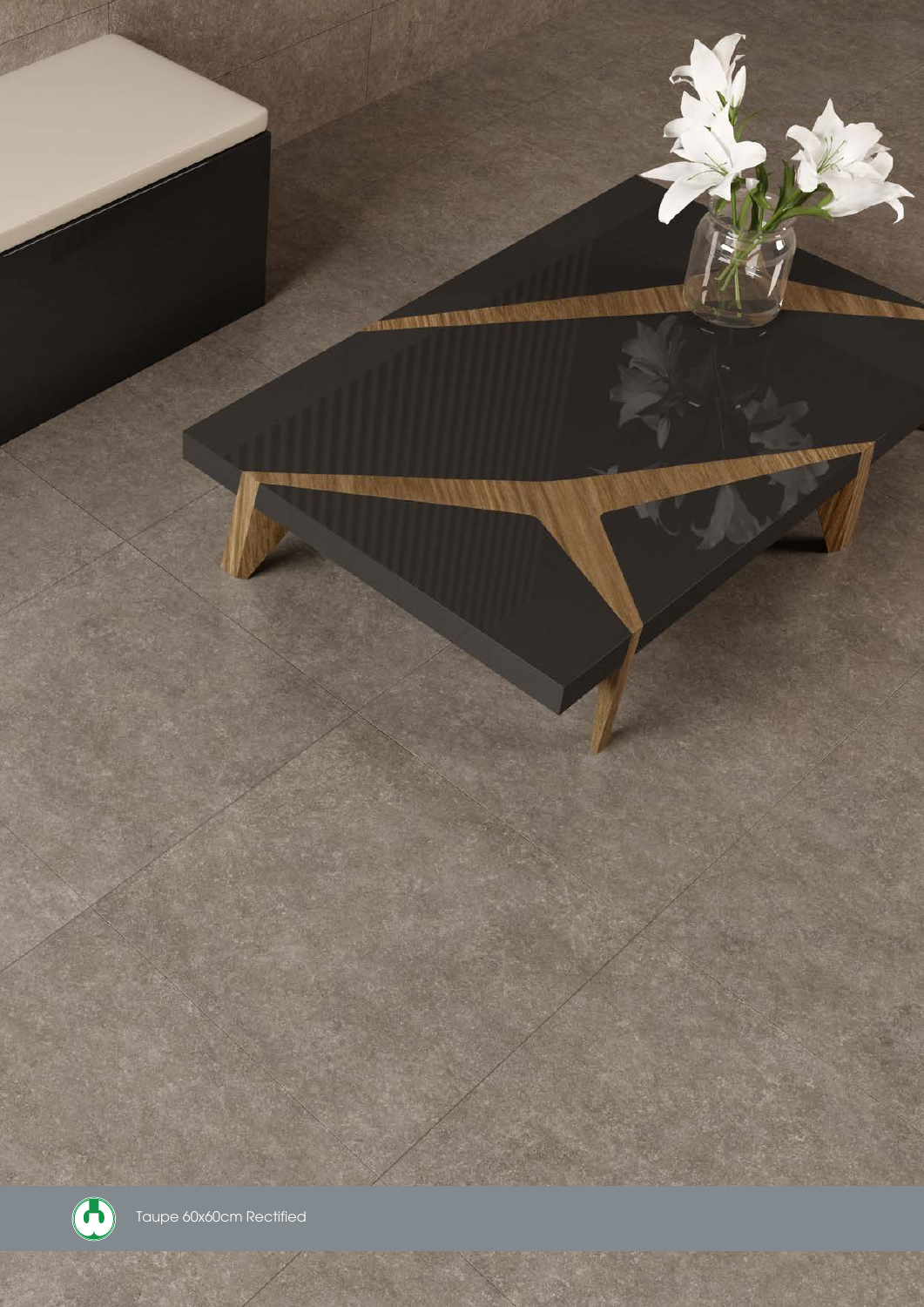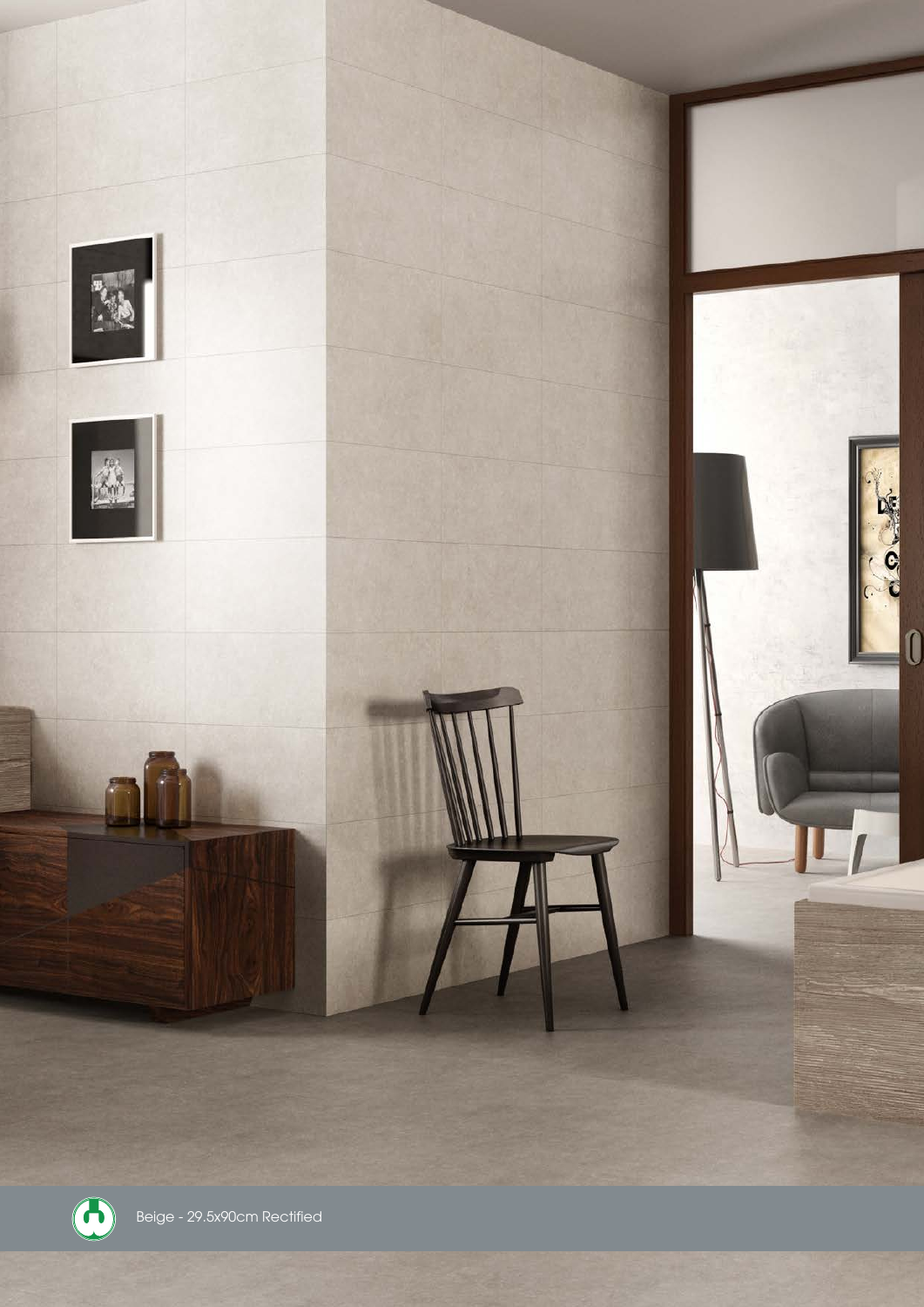#### Light Stone

### TON & PA

#### **Glazed Ceramic Tiles - Rectified**

| Suitability | <b>Thickness</b> | Walls    |          | <b>Floors</b> |          |            | Colour         |
|-------------|------------------|----------|----------|---------------|----------|------------|----------------|
|             |                  | Internal | External | Internal      | External | Frostproof | Variation      |
| 29.5x90cm   | 10mm             |          |          |               |          | No         | V <sub>1</sub> |

| Packing   | Pcs / ctn | $M^2 /$ Ctn | Kg / Ctn | Ctns / Pallet | $M^2$ / Pallet |
|-----------|-----------|-------------|----------|---------------|----------------|
| 29.5x90cm | ٥         | 1.59        | 29.5     | 45            | 71.55          |

#### **Glazed Porcelain Tiles - Rectified**

| <b>Suitability</b> | <b>Thickness</b> | Walls    |          | <b>Floors</b> |          |            | Colour         |
|--------------------|------------------|----------|----------|---------------|----------|------------|----------------|
|                    |                  | Internal | External | Internal      | External | Frostproof | Variation      |
| 60x60cm            | 10mm             |          |          |               |          | Yes        | V <sub>1</sub> |

| Packing | Pcs / ctn | $M^2 /$ Ctn | Kg / Ctn | Ctns / Pallet | $M^2$ / Pallet |
|---------|-----------|-------------|----------|---------------|----------------|
| 60x60cm | з         | 1.08        | 24       | 40            | 43.2           |